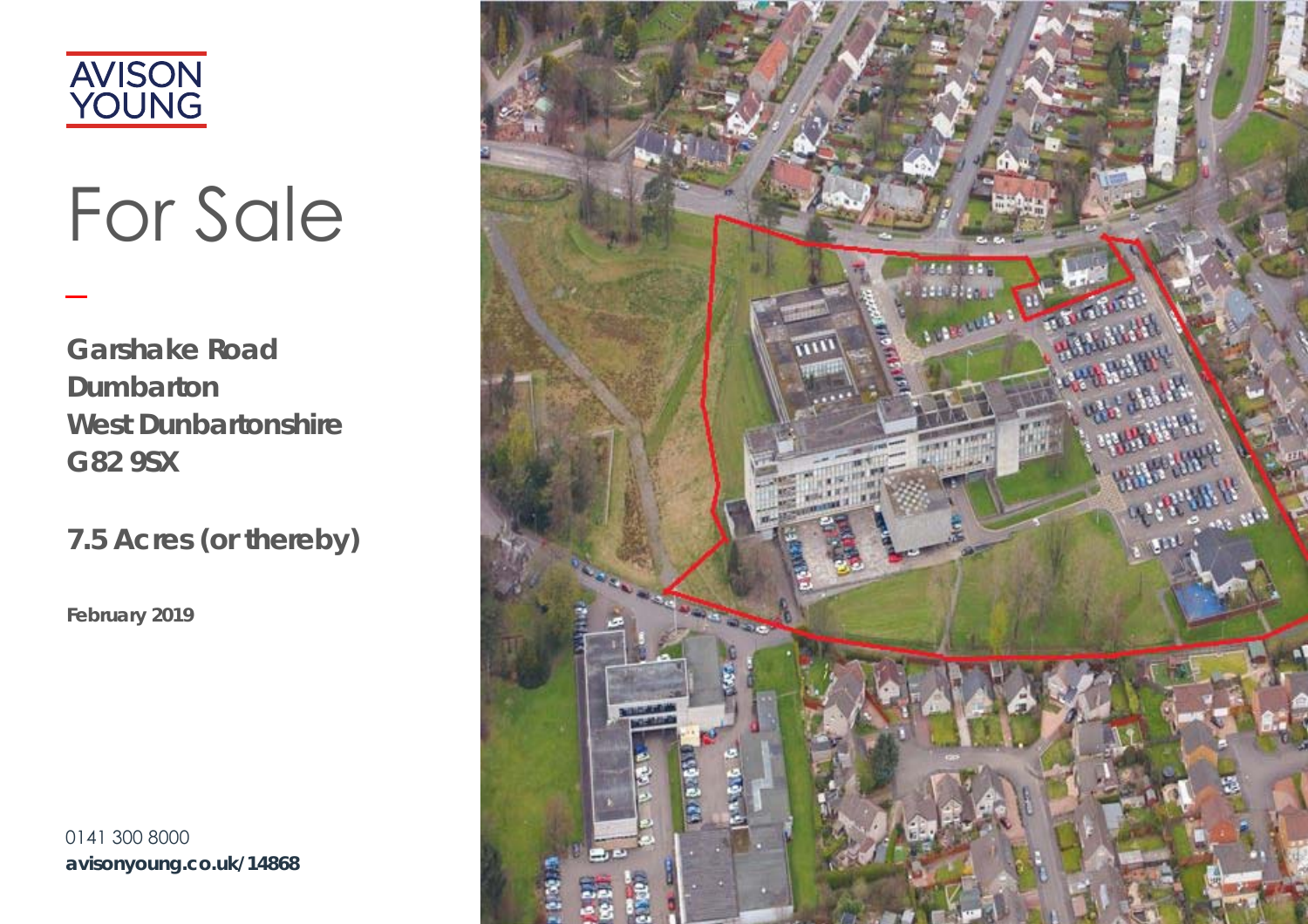Garshake Road, Dumbarton, West Dunbartonshire, G82 8SJ

## **Highlights**

- ♦ Prominent Location
- ♦ Excellent transport links
- ♦ Overlooking major road (A82)
- ♦ Good access to local amenities
- $\bullet$  Suitable for residential and compatible uses, subject to planning permission.

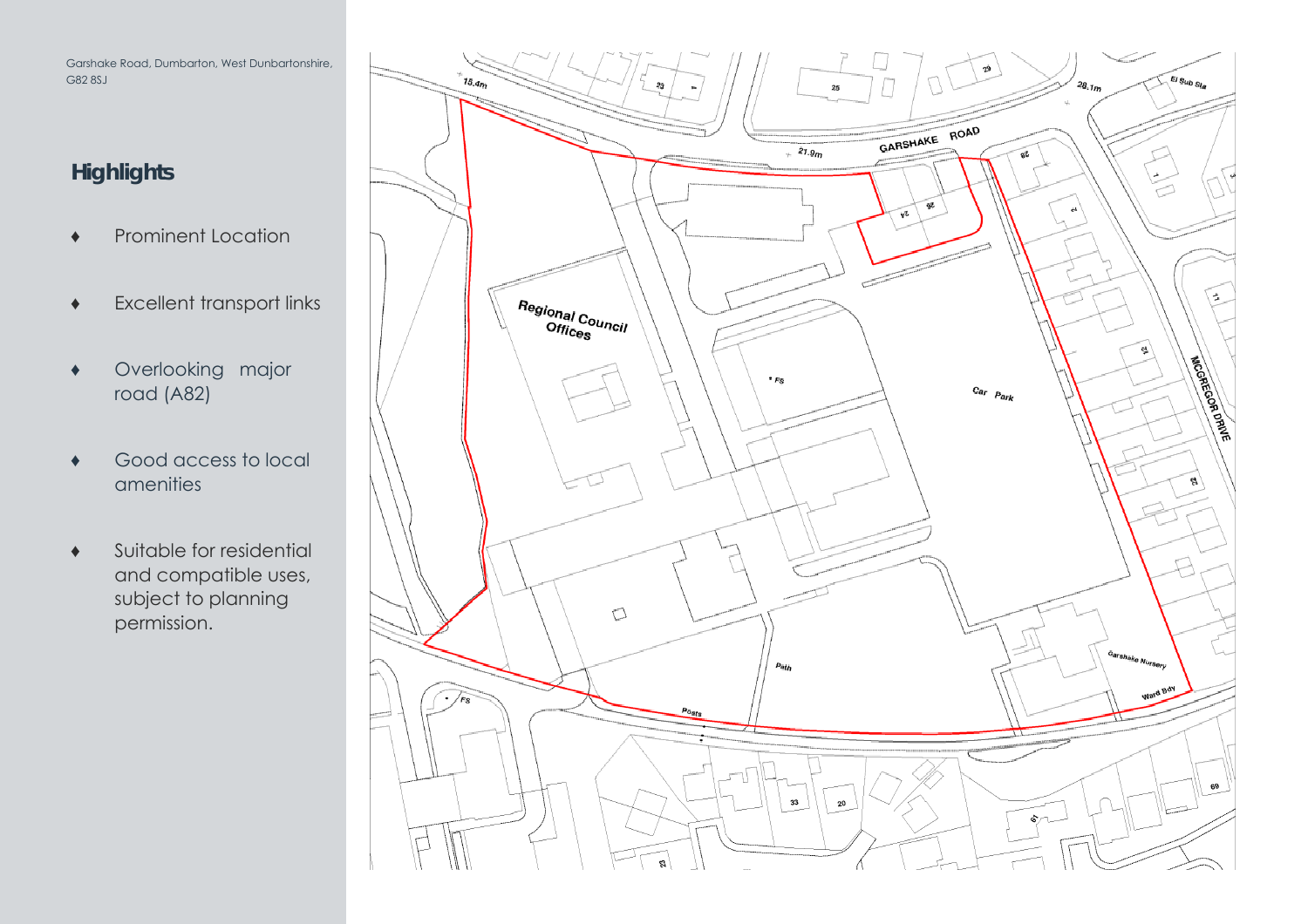#### **Preamble**

Prominently located overlooking the main A82 trunk route this site ,formerly occupied by their HQ is now surplus to the requirements of West Dunbartonshire Council

The site is located less than a mile to the north of Dumbarton Town Centre in an established residential area

Dumbarton has a population of c.20,000 and offers a wide range of local amenities. St Patricks and Aitkenbar Primary Schools are nearby. Dumbarton Academy is the nearest Secondary School .

There are a number of bus services serving Garshake Road/ Stirling Road and Dumbarton East mainline Railway Station is approx. 0.7 miles.

#### **Description**

The Seller intends to demolish the existing buildings to provide a cleared site prior to sale .

### **Planning**

The site is identified within Local Development Plan 2 as a Housing Opportunity site.

#### **Terms**

The site is owned by West Dunbartonshire Council who will seek a contribution to their legal costs in connection with the sale of the site.

#### **Technical Information**

A full technical information pack is available from the sellers sole selling agent upon request

#### **Price**

Offers are invited for our clients heritable interest in the site.

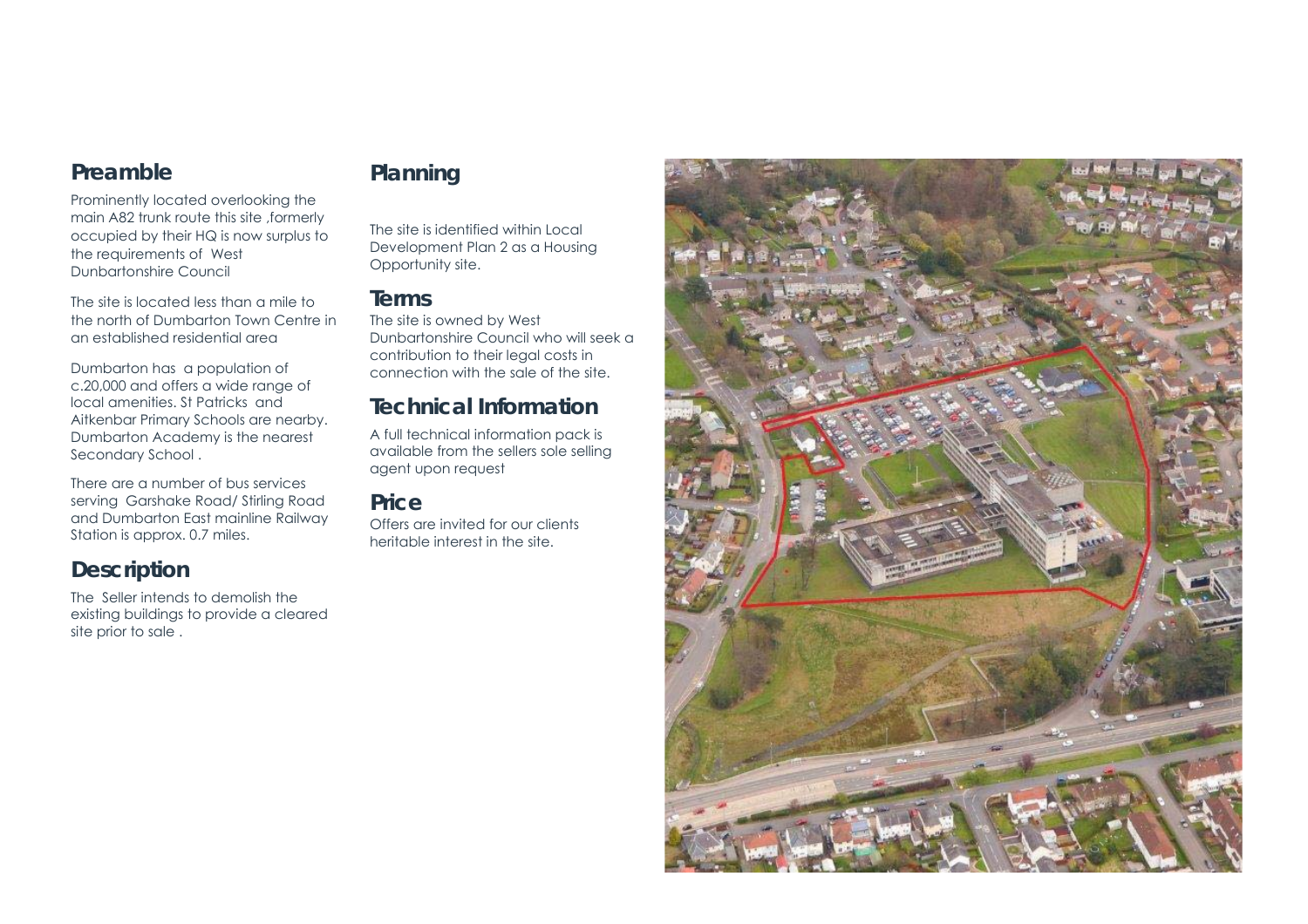Garshake Road, Dumbarton, West Dunbartonshire, G82 8SJ